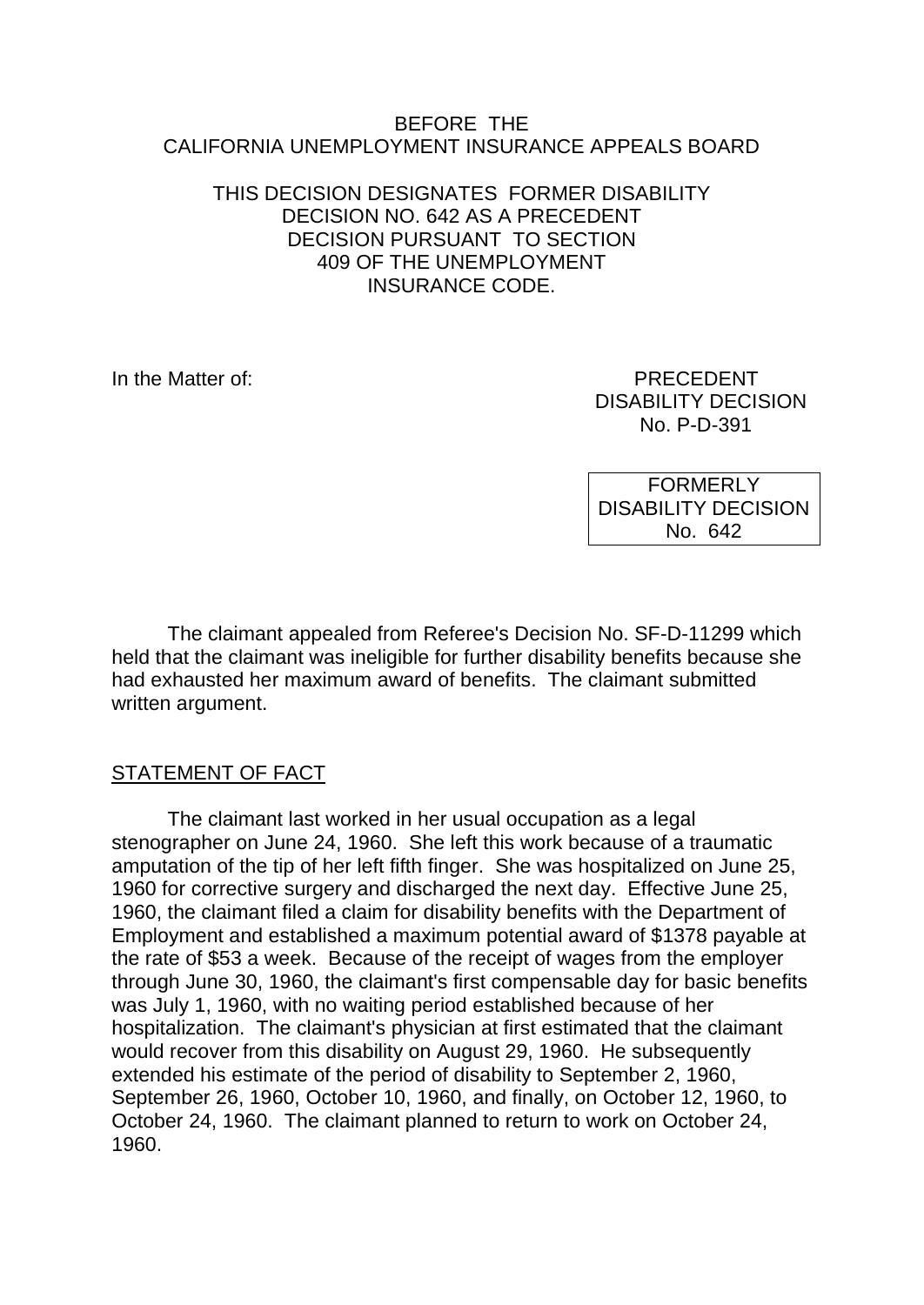P-D-391

Before recovery from this first disability, the claimant fractured her left ankle on October 16, 1960. She was hospitalized from October 17, to October 19, 1960 in order that the fracture could be reduced and a walking cast applied. Her physician estimated that she would recover from this second disability on February 2, 1961. A claim for disability benefits was filed in connection with this second disability and benefits were paid through December 29, 1960, at which time the claimant's maximum award was exhausted. The claimant continued to be disabled thereafter because of her ankle although she had returned to work on a part-time basis by February 24, 1961, the date of the hearing before the referee. The department denied further disability benefits beginning December 30, 1960 under section 2653 of the Unemployment Insurance Code. The claimant contends that she should have further benefits because she suffered two different disabling conditions.

The question presented to us for consideration is whether the claimant was entitled to establish a new disability benefit period in connection with the injury to her ankle which occurred while the claimant was still disabled and eligible for disability benefits because of a separate and distinct injury to her finger.

# REASONS FOR DECISION

Sections 2653 and 2608 of the Unemployment Insurance Code provide as follows:

"2653. The maximum amount of benefits payable to an individual during any one disability benefit period shall be 26 times his weekly benefit amount."

"2608. 'Disability benefit period,' with respect to any individual, means the continuous period of unemployment and disability beginning with the first day with respect to which the individual files a valid claim for unemployment compensation disability benefits. For the purposes of this part, two consecutive periods of disability due to the same or related cause or condition and separated by a period of not more than 14 days shall be considered as one disability benefit period."

Section 2608-1 of Title 22 of the California Administrative Code provides as follows: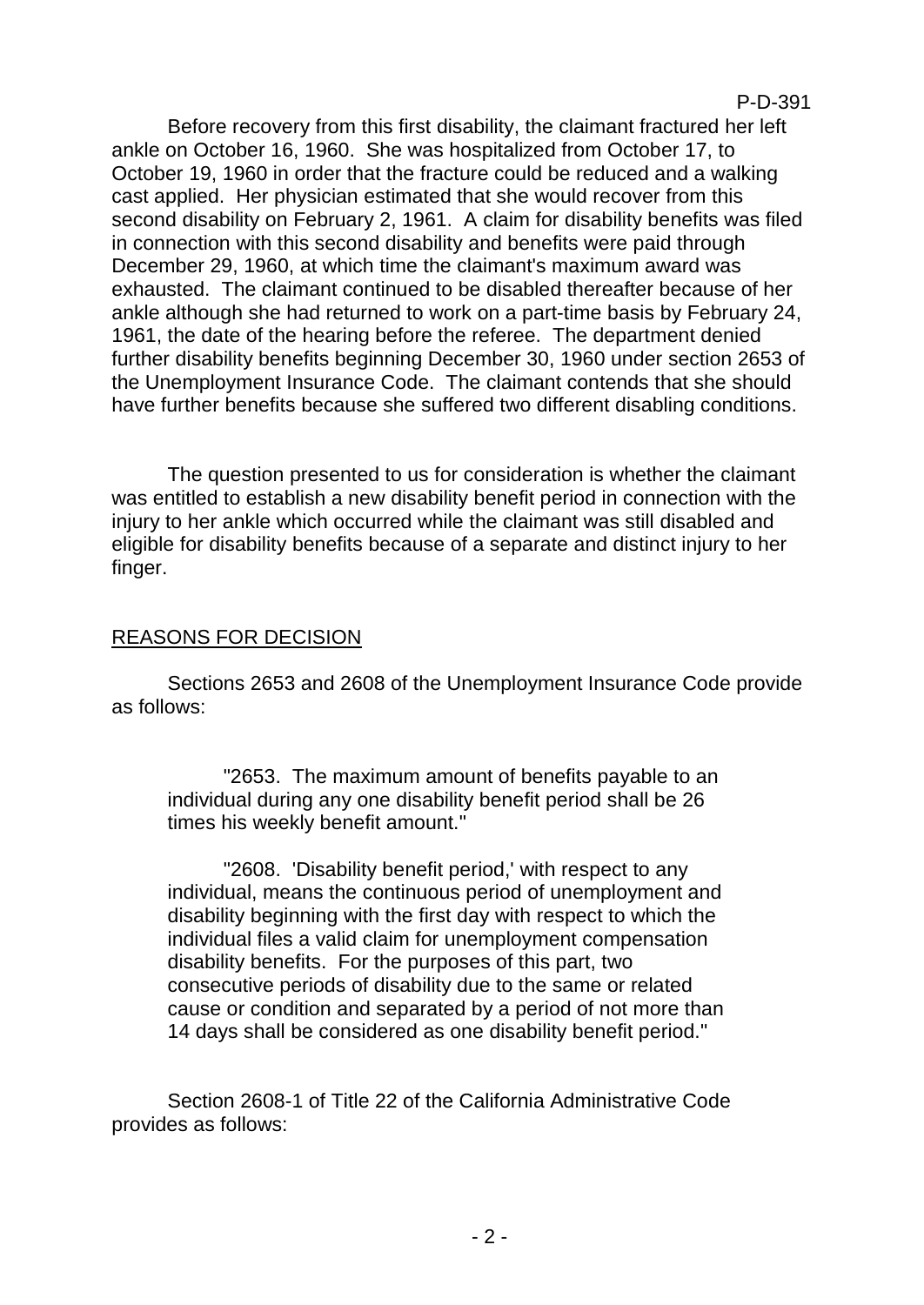"2608-1. Continuous Period of Unemployment and Disability. A continuous period of unemployment and disability ends:

 (a) When an individual returns to and is able to perform his regular or customary work for a period of more than fourteen (14) days or

 (b) In the case of an unemployed individual when his physician furnishes a statement giving the date, in his opinion, that the individual was able to perform his regular or customary work for a period of more than fourteen (14) days."

In Disability Decision No. 549, the claimant was disabled due to acute pylorospasm and acute ulcer. He established a disability benefit period effective August 24, 1954 and received weekly benefits for the following 26 weeks until his maximum award was exhausted. The claimant was advised by his physician that he could return to work on or before March 15, 1955. On Saturday, March 5, 1955, the claimant arranged with his former employer to return to work on March 7, 1955. Upon leaving his employer's plant for the purpose of securing a formal release from his physician, the claimant was struck down by a bicycle and suffered a fractured zygoma for which he was hospitalized. We held that the department's regulation (22 Cal. Adm. Code 2608-1) would be invalid if it purported to substitute a physician's judgment for that of the department, the referee, or the Appeals Board, and that the evidence established that the claimant had recovered from his first disability, ending his disability benefit period, before he suffered his second disability. Therefore, he was entitled to establish a new disability benefit period in connection with his second disability.

In the present case, the evidence established that the claimant had not recovered from her first disability before she received her second disabling injury. Since she suffered a continuous period of unemployment and disability, although from overlapping disabling conditions, only one "disability benefit period" is involved under the express language of the statute. Therefore, we hold that the claimant was not entitled to establish a new disability benefit period in connection with her second disability because she had been continuously disabled since the establishment of her first disability benefit period. Having established but one disability benefit period, and exhausted her maximum award for that period, she was entitled to no further disability benefits (Disability Decision No. 569).